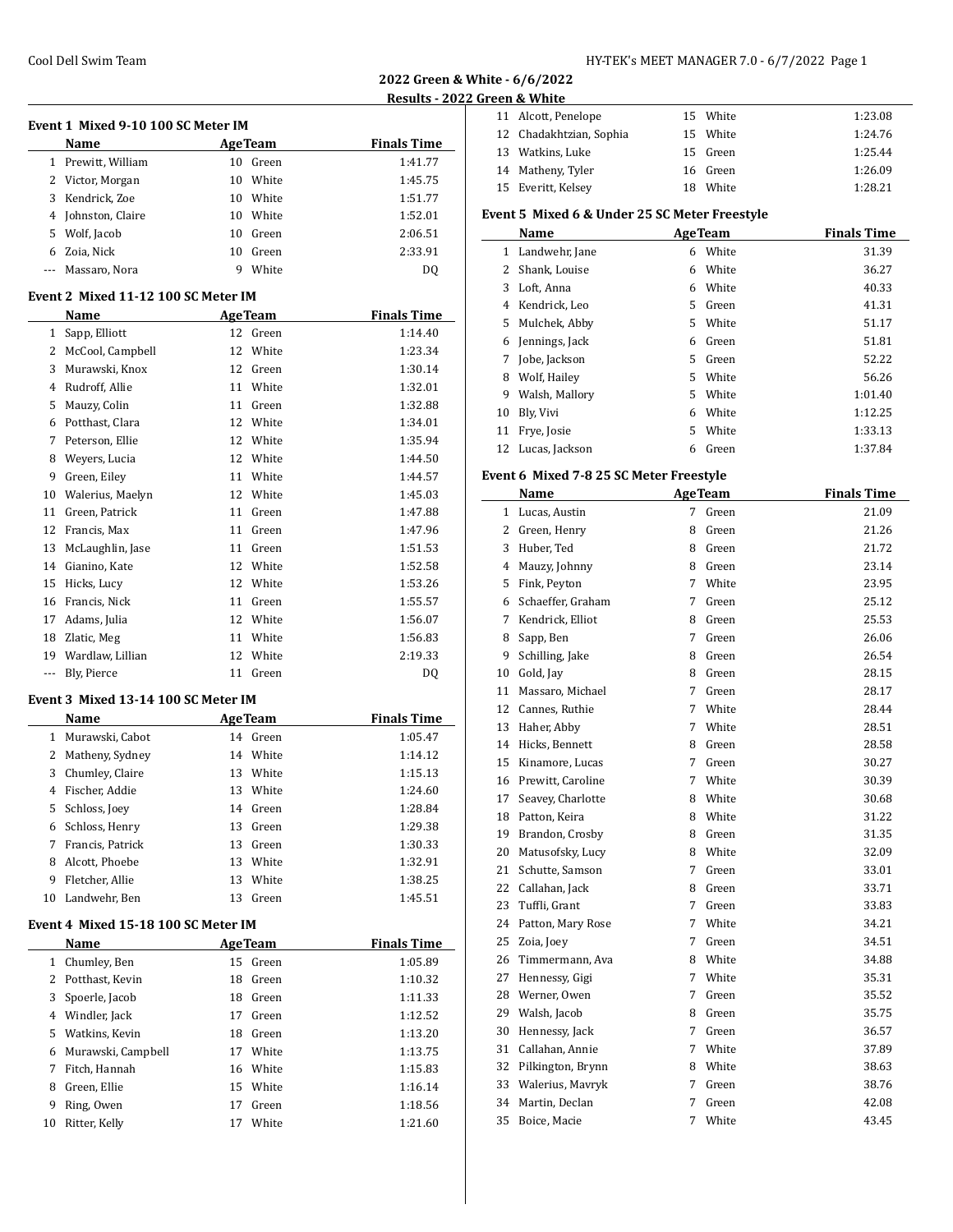| HY-TEK's MEET MANAGER 7.0 - 6/7/2022 Page 2 |  |  |
|---------------------------------------------|--|--|
|---------------------------------------------|--|--|

**2022 Green & White - 6/6/2022**

**Results - 2022 Green & White**

|                                           | (Event 6 Mixed 7-8 25 SC Meter Freestyle) |    |                 |                    |  |  |
|-------------------------------------------|-------------------------------------------|----|-----------------|--------------------|--|--|
|                                           | Name                                      |    | <b>AgeTeam</b>  | <b>Finals Time</b> |  |  |
| 36                                        | Jobe, Peyton                              |    | 8 White         | 45.01              |  |  |
| 37                                        | Genovese, John                            | 7  | Green           | 45.51              |  |  |
|                                           | 38 O'Blennis, Xavier                      |    | 8 Green         | 48.00              |  |  |
|                                           | 39 Peterson, Ryan                         | 7  | Green           | 55.82              |  |  |
|                                           | --- Wolf, Avery                           |    | 8 White         | DQ                 |  |  |
| ---                                       | Hardin, Riley                             | 8  | White           | DQ                 |  |  |
|                                           | Event 7 Mixed 9-10 25 SC Meter Freestyle  |    |                 |                    |  |  |
|                                           | Name                                      |    | <b>Age Team</b> | <b>Finals Time</b> |  |  |
| $\mathbf{1}$                              | Prewitt, William                          |    | 10 Green        | 16.82              |  |  |
| $\overline{2}$                            | Victor, Morgan                            |    | 10 White        | 17.67              |  |  |
| 3                                         | Johnston, Claire                          |    | 10 White        | 18.95              |  |  |
|                                           | 4 Kendrick, Zoe                           |    | 10 White        | 19.16              |  |  |
| 5                                         | Gold, Abby                                |    | 10 White        | 19.25              |  |  |
| 6                                         | Mauzy, Luke                               | 9  | Green           | 19.46              |  |  |
| 7                                         | Rudroff, Luke                             | 9  | Green           | 19.52              |  |  |
| 8                                         | Weber, Brooklyn                           |    | 9 White         | 20.16              |  |  |
| 9                                         | Wolf, Jacob                               |    | 10 Green        | 21.13              |  |  |
| 10                                        | Bohon, Katie                              |    | 9 White         | 21.81              |  |  |
| 11                                        | Gianino, Lucas                            |    | 10 Green        | 21.94              |  |  |
| 12                                        | Adams, Sarah                              |    | 9 White         | 22.26              |  |  |
| 13                                        | Green, Arden                              |    | 9 White         | 22.51              |  |  |
| 14                                        | Wardlaw III, Trey                         |    | 9 Green         | 22.63              |  |  |
| 15                                        | Hicks, James                              |    | 10 Green        | 23.09              |  |  |
| 16                                        | Schaeffer, Lila                           | 9  | White           | 23.20              |  |  |
| 17                                        | Zoia, Nick                                | 10 | Green           | 23.22              |  |  |
| 18                                        | Zlatic, Lily                              |    | 9 White         | 23.27              |  |  |
| 19                                        | Massaro, Nora                             |    | 9 White         | 23.32              |  |  |
| 20                                        | Schutte, Lucas                            |    | 10 Green        | 23.78              |  |  |
| 21                                        | Zlatic, Anna                              |    | 9 White         | 23.97              |  |  |
| 22                                        | Mulchek, Audrey                           | 9  | White           | 24.46              |  |  |
| 23                                        | Kinamore, Grayson                         | 9  | Green           | 24.66              |  |  |
| 24                                        | Johnston, Graham                          |    | 9 Green         | 25.10              |  |  |
| 25                                        | Werner, Clayton                           |    | 9 Green         | 27.82              |  |  |
| 26                                        | Niksch, Ella                              |    | 9 White         | 28.59              |  |  |
| 27                                        | Harris, Ollie                             | 10 | Green           | 29.51              |  |  |
| 28                                        | Brandon, Maretta (Rhymes                  | 9  | White           | 30.78              |  |  |
| 29                                        | Horan, Addi                               | 9  | White           | 45.53              |  |  |
| Event 8 Mixed 11-12 50 SC Meter Freestyle |                                           |    |                 |                    |  |  |

| Name             |    |       | <b>Finals Time</b>                                 |
|------------------|----|-------|----------------------------------------------------|
| Sapp, Elliott    |    | Green | 29.70                                              |
| McCool, Campbell |    |       | 32.46                                              |
| Mauzy, Colin     | 11 | Green | 35.22                                              |
| Rudroff, Allie   | 11 | White | 35.57                                              |
| Murawski, Knox   |    | Green | 36.19                                              |
| Potthast, Clara  |    |       | 37.02                                              |
| Peterson, Ellie  | 12 | White | 37.40                                              |
| Green, Eiley     | 11 | White | 40.25                                              |
| Green, Patrick   | 11 | Green | 40.88                                              |
| Francis, Max     | 11 | Green | 41.94                                              |
| McLaughlin, Jase | 11 | Green | 42.25                                              |
| Zlatic, Meg      | 11 | White | 42.27                                              |
| Gianino, Kate    | 12 | White | 42.69                                              |
| Walerius, Maelyn | 12 | White | 43.69                                              |
| Wevers, Lucia    | 12 | White | 44.44                                              |
|                  |    |       | <b>AgeTeam</b><br>12<br>12 White<br>12<br>12 White |

|  | 16 Francis, Nick    | 11 | Green    | 44.75 |
|--|---------------------|----|----------|-------|
|  | 17 Adams, Julia     |    | 12 White | 45.03 |
|  | 18 Hicks, Lucy      |    | 12 White | 46.77 |
|  | 19 Souders, Ben     |    | 12 Green | 46.92 |
|  | 20 Wardlaw, Lillian |    | 12 White | 49.76 |
|  | 21 Bly, Pierce      | 11 | Green    | 50.06 |
|  | 22 Schilling, Conor |    | Green    | 50.26 |

#### **Event 9 Mixed 13-14 50 SC Meter Freestyle**

| Name |                  | <b>AgeTeam</b> |          | <b>Finals Time</b> |
|------|------------------|----------------|----------|--------------------|
|      | Murawski, Cabot  |                | 14 Green | 26.83              |
| 2    | Chumley, Claire  | 13             | White    | 29.75              |
| 3    | Matheny, Sydney  | 14             | White    | 29.78              |
| 4    | Fischer, Addie   | 13             | White    | 32.02              |
| 5.   | Schloss, Joey    | 14             | Green    | 32.39              |
| 6    | Schloss, Henry   | 13             | Green    | 35.20              |
|      | Francis, Patrick | 13             | Green    | 36.27              |
| 8    | Alcott. Phoebe   | 13             | White    | 36.57              |
| 9    | Fletcher. Allie  | 13             | White    | 39.69              |
| 10   | Landwehr, Ben    | 13             | Green    | 40.00              |

# **Event 10 Mixed 15-18 50 SC Meter Freestyle**

| Name |                      |    | <b>AgeTeam</b> | <b>Finals Time</b> |
|------|----------------------|----|----------------|--------------------|
| 1    | Spoerle, Jacob       | 18 | Green          | 25.94              |
| 2    | Potthast, Kevin      | 18 | Green          | 27.19              |
| 3    | Chumley, Ben         | 15 | Green          | 27.53              |
| 4    | Windler, Jack        | 17 | Green          | 28.25              |
| 5    | Murawski, Campbell   | 17 | White          | 28.95              |
| 6    | Watkins, Kevin       | 18 | Green          | 28.97              |
| 7    | Green, Ellie         | 15 | White          | 29.65              |
| 8    | Ring, Owen           | 17 | Green          | 30.01              |
| 9    | Fitch, Hannah        | 16 | White          | 31.59              |
| 10   | Watkins, Luke        | 15 | Green          | 33.03              |
| 11   | Alcott, Penelope     | 15 | White          | 33.35              |
| 12   | Matheny, Tyler       | 16 | Green          | 33.38              |
| 13   | Chadakhtzian, Sophia | 15 | White          | 34.37              |
| 14   | Ritter, Kelly        | 17 | White          | 34.78              |
| 15   | Everitt, Kelsey      | 18 | White          | 35.46              |

### **Event 12 Mixed 7-8 25 SC Meter Breaststroke**

| Name             | <b>AgeTeam</b> | <b>Finals Time</b> |
|------------------|----------------|--------------------|
| 1 Huber, Ted     | 8 Green        | 28.32              |
| 2 Wolf, Avery    | 8 White        | 29.02              |
| --- Fink, Peyton | White<br>7     | D <sub>0</sub>     |

#### **Event 13 Mixed 9-10 25 SC Meter Breaststroke**

| Name         |                  |    | <b>AgeTeam</b> | <b>Finals Time</b> |
|--------------|------------------|----|----------------|--------------------|
| $\mathbf{1}$ | Prewitt, William | 10 | Green          | 25.07              |
| 2            | Johnston, Claire | 10 | White          | 25.52              |
| 3            | Weber, Brooklyn  | 9  | White          | 28.70              |
| 4            | Wolf, Jacob      | 10 | Green          | 29.41              |
| 5.           | Kendrick, Zoe    | 10 | White          | 30.31              |
| 6            | Massaro, Nora    | 9  | White          | 31.76              |
| 7            | Zoia, Nick       | 10 | Green          | 32.47              |
| 8            | Mulchek, Audrey  | 9  | White          | 33.34              |
| 9            | Zlatic, Lily     | 9  | White          | 33.70              |
| 10           | Green, Arden     | 9  | White          | 33.76              |
| 11           | Zlatic, Anna     | 9  | White          | 36.03              |
| 12           | Bohon, Katie     | 9  | White          | 38.49              |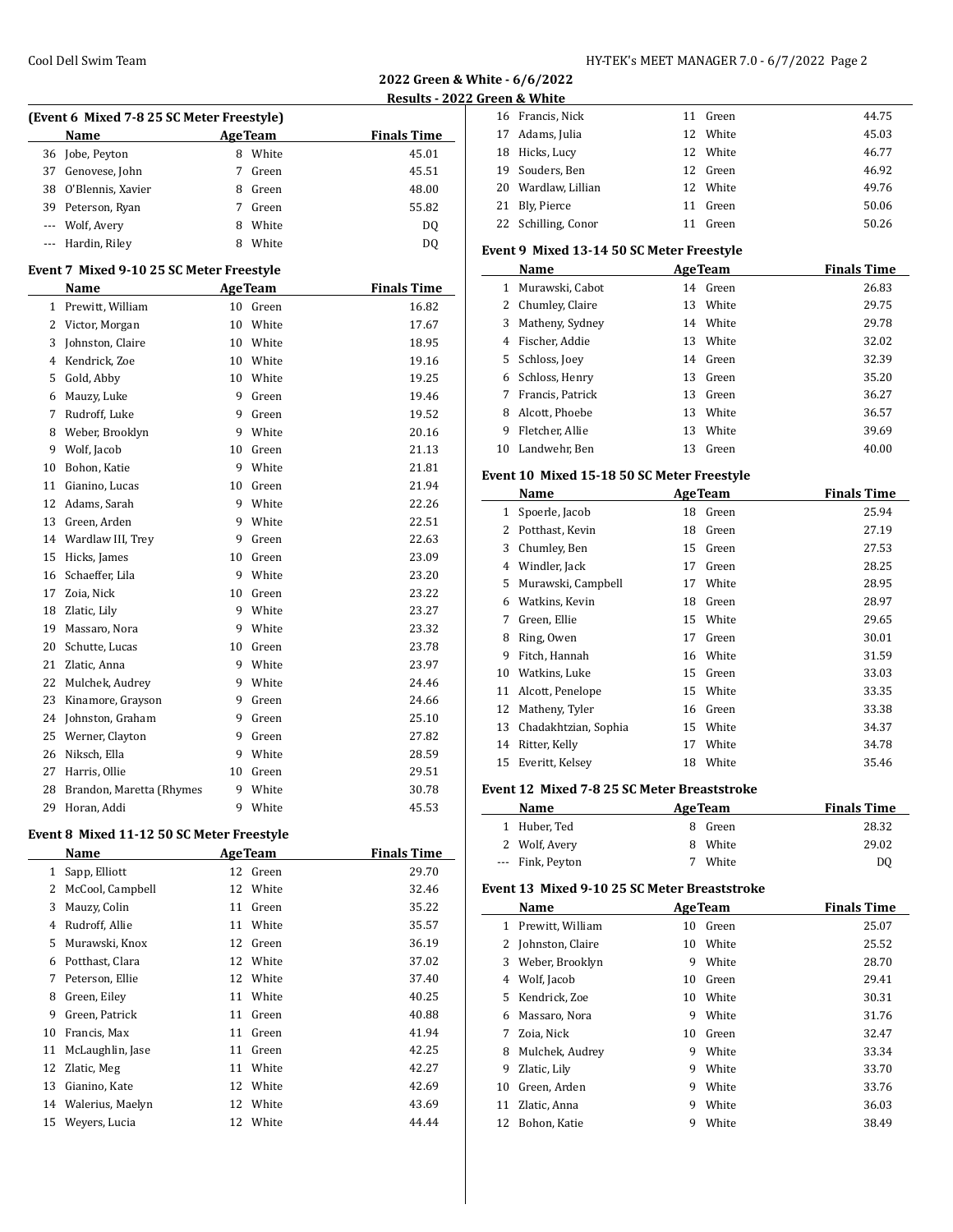| 2022 Green & White - 6/6/2022 |  |
|-------------------------------|--|
| Results - 2022 Green & White  |  |

 $\overline{a}$ 

| (Event 13 Mixed 9-10 25 SC Meter Breaststroke) |    |                |                    |  |  |  |
|------------------------------------------------|----|----------------|--------------------|--|--|--|
| Name                                           |    | <b>AgeTeam</b> | <b>Finals Time</b> |  |  |  |
| --- Harris, Ollie                              | 10 | Green          | DO.                |  |  |  |
| --- Hicks, James                               | 10 | Green          | DQ                 |  |  |  |
| --- Rudroff, Luke                              | 9  | Green          | DO.                |  |  |  |
| --- Adams, Sarah                               | 9  | White          | DO.                |  |  |  |
| --- Victor, Morgan                             | 10 | White          | DQ                 |  |  |  |
| Gianino, Lucas                                 |    | Green          | DO.                |  |  |  |

# **Event 14 Mixed 11-12 50 SC Meter Breaststroke**

|     | Name             |    | <b>AgeTeam</b> | <b>Finals Time</b> |
|-----|------------------|----|----------------|--------------------|
| 1   | Sapp, Elliott    | 12 | Green          | 40.53              |
| 2   | Murawski, Knox   | 12 | Green          | 46.53              |
| 3   | McCool, Campbell | 12 | White          | 46.69              |
| 4   | Rudroff, Allie   | 11 | White          | 49.12              |
| 5   | Potthast, Clara  | 12 | White          | 49.96              |
| 6   | Mauzy, Colin     | 11 | Green          | 50.37              |
| 7   | Green, Eiley     | 11 | White          | 51.03              |
| 8   | Peterson, Ellie  | 12 | White          | 55.28              |
| 9   | Green, Patrick   | 11 | Green          | 56.20              |
| 10  | Hicks, Lucy      | 12 | White          | 56.33              |
| 11  | Walerius, Maelyn | 12 | White          | 56.87              |
| 12  | Weyers, Lucia    | 12 | White          | 57.41              |
| 13  | Gianino, Kate    | 12 | White          | 59.91              |
| 14  | McLaughlin, Jase | 11 | Green          | 1:02.76            |
| 15  | Zlatic, Meg      | 11 | White          | 1:02.90            |
| 16  | Francis, Max     | 11 | Green          | 1:03.76            |
| 17  | Francis, Nick    | 11 | Green          | 1:04.35            |
| 18  | Adams, Julia     | 12 | White          | 1:04.82            |
| --- | Souders, Ben     | 12 | Green          | DQ                 |
| --- | Bly, Pierce      | 11 | Green          | DQ                 |
| --- | Wardlaw, Lillian | 12 | White          | DQ                 |

#### **Event 15 Mixed 13-14 50 SC Meter Breaststroke**

|    | Name             |    | <b>AgeTeam</b> | <b>Finals Time</b> |
|----|------------------|----|----------------|--------------------|
| 1. | Murawski, Cabot  | 14 | Green          | 34.59              |
| 2  | Matheny, Sydney  |    | 14 White       | 42.27              |
| 3  | Chumley, Claire  | 13 | White          | 44.14              |
| 4  | Schloss, Joey    | 14 | Green          | 46.14              |
| 5  | Fischer, Addie   | 13 | White          | 46.26              |
| 6  | Schloss, Henry   | 13 | Green          | 47.33              |
| 7  | Fletcher, Allie  | 13 | White          | 48.40              |
| 8  | Alcott. Phoebe   | 13 | White          | 48.51              |
| 9  | Francis. Patrick | 13 | Green          | 50.87              |
| 10 | Landwehr, Ben    | 13 | Green          | 1:03.46            |
|    |                  |    |                |                    |

# **Event 16 Mixed 15-18 50 SC Meter Breaststroke**

|    | Name                 |    | <b>AgeTeam</b> | <b>Finals Time</b> |
|----|----------------------|----|----------------|--------------------|
| 1  | Windler, Jack        | 17 | Green          | 35.57              |
| 2  | Chumley, Ben         | 15 | Green          | 36.33              |
| 3  | Potthast, Kevin      | 18 | Green          | 38.09              |
| 4  | Watkins, Kevin       | 18 | Green          | 38.22              |
| 5. | Spoerle, Jacob       | 18 | Green          | 39.06              |
| 6  | Murawski, Campbell   | 17 | White          | 39.76              |
| 7  | Fitch, Hannah        | 16 | White          | 39.78              |
| 8  | Ring, Owen           | 17 | Green          | 40.84              |
| 9  | Green, Ellie         | 15 | White          | 42.45              |
| 10 | Alcott, Penelope     | 15 | White          | 44.00              |
| 11 | Chadakhtzian, Sophia | 15 | White          | 47.83              |

| 12 Watkins, Luke   | 15 Green | 47.89 |
|--------------------|----------|-------|
| 13 Ritter, Kelly   | 17 White | 49.15 |
| 14 Everitt, Kelsey | 18 White | 49.67 |
| 15 Matheny, Tyler  | 16 Green | 51.08 |
|                    |          |       |

# **Event 17 Mixed 6 & Under 25 SC Meter Backstroke**

|    | Name<br><b>AgeTeam</b> |    |       | <b>Finals Time</b> |
|----|------------------------|----|-------|--------------------|
|    | 1 Landwehr, Jane       | 6  | White | 38.75              |
|    | 2 Kendrick, Leo        | 5. | Green | 45.75              |
| 3  | Shank, Louise          | 6  | White | 47.46              |
|    | 4 Loft, Anna           | 6  | White | 52.64              |
| 5. | Wolf, Hailey           | 5. | White | 1:11.20            |
|    | --- Lucas, Jackson     |    | Green | D0                 |

#### **Event 18 Mixed 7-8 25 SC Meter Backstroke**

|                          | Name              |   | <b>AgeTeam</b> | <b>Finals Time</b> |
|--------------------------|-------------------|---|----------------|--------------------|
| 1                        | Green, Henry      | 8 | Green          | 29.26              |
| $\overline{2}$           | Kendrick, Elliot  | 8 | Green          | 29.51              |
| 3                        | Sapp, Ben         | 7 | Green          | 30.07              |
| 4                        | Cannes, Ruthie    | 7 | White          | 30.86              |
| 5                        | Hicks, Bennett    | 8 | Green          | 31.72              |
| 6                        | Wolf, Avery       | 8 | White          | 31.81              |
| 7                        | Fink, Peyton      | 7 | White          | 32.63              |
| 8                        | Schilling, Jake   | 8 | Green          | 32.71              |
| 9                        | Mauzy, Johnny     | 8 | Green          | 33.69              |
| 10                       | Schaeffer, Graham | 7 | Green          | 34.15              |
| 11                       | Callahan, Jack    | 8 | Green          | 34.34              |
| 12                       | Gold, Jay         | 8 | Green          | 34.46              |
| 13                       | Matusofsky, Lucy  | 8 | White          | 35.16              |
| 14                       | Huber, Ted        | 8 | Green          | 35.32              |
| 15                       | Seavey, Charlotte | 8 | White          | 35.52              |
| 16                       | Prewitt, Caroline | 7 | White          | 35.56              |
| 17                       | Lucas, Austin     | 7 | Green          | 35.64              |
| 18                       | Callahan, Annie   | 7 | White          | 36.20              |
| 19                       | Patton, Keira     | 8 | White          | 37.19              |
| 20                       | Haher, Abby       | 7 | White          | 37.65              |
| 21                       | Massaro, Michael  | 7 | Green          | 39.02              |
| 22                       | Zoia, Joey        | 7 | Green          | 40.32              |
| 23                       | Timmermann, Ava   | 8 | White          | 40.94              |
| 24                       | Schutte, Samson   | 7 | Green          | 42.15              |
| 25                       | Tuffli, Grant     | 7 | Green          | 43.59              |
| 26                       | Pilkington, Brynn | 8 | White          | 44.27              |
| 27                       | Brandon, Crosby   | 8 | Green          | 44.62              |
| 28                       | Boice, Macie      | 7 | White          | 45.77              |
| 29                       | Walerius, Mavryk  | 7 | Green          | 47.51              |
| 30                       | Hardin, Riley     | 8 | White          | 47.72              |
| 31                       | Peterson, Ryan    | 7 | Green          | 50.90              |
| 32                       | Werner, Owen      | 7 | Green          | 52.58              |
| 33                       | Martin, Declan    | 7 | Green          | 53.95              |
| 34                       | Genovese, John    | 7 | Green          | 55.92              |
| 35                       | Patton, Mary Rose | 7 | White          | 56.07              |
| 36                       | Walsh, Jacob      | 8 | Green          | 1:00.65            |
| 37                       | O'Blennis, Xavier | 8 | Green          | 1:13.59            |
| $\overline{\phantom{a}}$ | Jobe, Peyton      | 8 | White          | DQ                 |
| $\overline{\phantom{a}}$ | Hennessy, Jack    | 7 | Green          | DQ                 |
| ---                      | Kinamore, Lucas   | 7 | Green          | DQ                 |
| $\overline{\phantom{a}}$ | Hennessy, Gigi    | 7 | White          | DQ                 |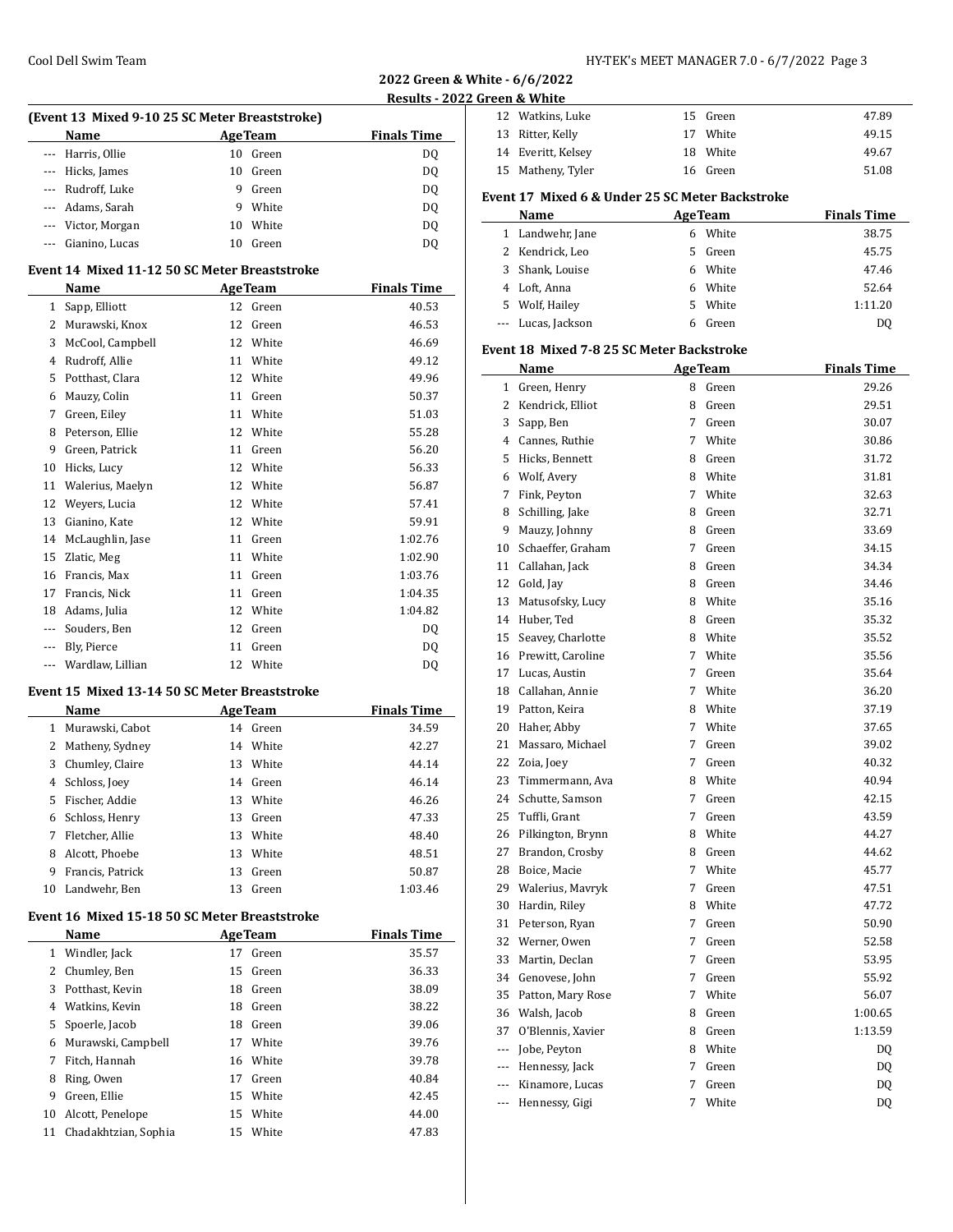**2022 Green & White - 6/6/2022 Results - 2022 Green & White**

|    | Event 19 Mixed 9-10 25 SC Meter Backstroke |    |                |                    |  |  |
|----|--------------------------------------------|----|----------------|--------------------|--|--|
|    | Name                                       |    | <b>AgeTeam</b> | <b>Finals Time</b> |  |  |
| 1  | Prewitt, William                           | 10 | Green          | 21.64              |  |  |
| 2  | Gold, Abby                                 | 10 | White          | 22.27              |  |  |
| 3  | Victor, Morgan                             | 10 | White          | 22.47              |  |  |
| 4  | Mauzy, Luke                                | 9  | Green          | 22.75              |  |  |
| 5. | Kendrick, Zoe                              | 10 | White          | 23.39              |  |  |
| 6  | Johnston, Claire                           | 10 | White          | 23.96              |  |  |
| 7  | Wolf, Jacob                                | 10 | Green          | 25.44              |  |  |
| 8  | Weber, Brooklyn                            | 9  | White          | 25.88              |  |  |
| 9  | Rudroff, Luke                              | 9  | Green          | 26.40              |  |  |
| 10 | Wardlaw III, Trey                          | 9  | Green          | 26.52              |  |  |

11 Green, Arden 9 White 26.60 12 Kinamore, Grayson 9 Green 27.20 13 Zlatic, Lily 9 White 27.40 14 Adams, Sarah 9 White 27.83 Hicks, James 10 Green 28.23 Schutte, Lucas 10 Green 28.77 Zlatic, Anna 9 White 29.28 18 Schaeffer, Lila 9 White 31.02 19 Mulchek, Audrey 19 White 31.25 Gianino, Lucas 10 Green 31.71 21 Werner, Clayton 9 Green 32.13 Bohon, Katie 9 White 32.25 23 Niksch, Ella 9 White 32.63 Johnston, Graham 9 Green 33.42 Harris, Ollie 10 Green 34.44 Zoia, Nick 10 Green 35.57 27 Brandon, Maretta (Rhymes 9 White 41.69 Horan, Addi 9 White 1:04.32

| --- Massaro, Nora | 9 White | DQ |
|-------------------|---------|----|
|                   |         |    |

## **Event 20 Mixed 11-12 50 SC Meter Backstroke**

|     | <b>Name</b>      |    | <b>AgeTeam</b> | <b>Finals Time</b> |
|-----|------------------|----|----------------|--------------------|
| 1   | Sapp, Elliott    | 12 | Green          | 35.31              |
| 2   | McCool, Campbell | 12 | White          | 37.72              |
| 3   | Rudroff, Allie   | 11 | White          | 42.01              |
| 4   | Murawski, Knox   | 12 | Green          | 43.75              |
| 5   | Potthast, Clara  | 12 | White          | 45.51              |
| 6   | Peterson, Ellie  | 12 | White          | 45.73              |
| 7   | Mauzy, Colin     | 11 | Green          | 45.84              |
| 8   | Walerius, Maelyn | 12 | White          | 52.37              |
| 9   | Wevers, Lucia    | 12 | White          | 53.88              |
| 10  | Adams, Julia     | 12 | White          | 55.66              |
| 11  | Gianino, Kate    | 12 | White          | 56.26              |
| 12  | McLaughlin, Jase | 11 | Green          | 56.38              |
| 13  | Francis, Nick    | 11 | Green          | 56.51              |
| 14  | Hicks, Lucy      | 12 | White          | 56.56              |
| 15  | Green, Patrick   | 11 | Green          | 56.59              |
| 16  | Bly, Pierce      | 11 | Green          | 57.15              |
| 17  | Zlatic, Meg      | 11 | White          | 57.78              |
| 18  | Wardlaw, Lillian | 12 | White          | 1:01.19            |
| 19  | Schilling, Conor | 11 | Green          | 1:01.48            |
| 20  | Souders, Ben     | 12 | Green          | 1:03.73            |
|     | Green, Eiley     | 11 | White          | D <sub>0</sub>     |
| --- | Francis, Max     | 11 | Green          | DQ                 |

|    | Event 21 Mixed 13-14 50 SC Meter Backstroke |    |                |                    |  |  |  |
|----|---------------------------------------------|----|----------------|--------------------|--|--|--|
|    | Name                                        |    | <b>AgeTeam</b> | <b>Finals Time</b> |  |  |  |
| 1  | Chumley, Claire                             | 13 | White          | 33.13              |  |  |  |
| 2  | Murawski, Cabot                             |    | 14 Green       | 33.19              |  |  |  |
| 3  | Matheny, Sydney                             | 14 | White          | 34.82              |  |  |  |
| 4  | Fischer, Addie                              | 13 | White          | 39.33              |  |  |  |
| 5  | Francis. Patrick                            | 13 | Green          | 41.95              |  |  |  |
| 6  | Schloss, Joey                               | 14 | Green          | 43.07              |  |  |  |
| 7  | Alcott. Phoebe                              | 13 | White          | 44.28              |  |  |  |
| 8  | Schloss, Henry                              | 13 | Green          | 45.95              |  |  |  |
| 9  | Landwehr, Ben                               | 13 | Green          | 46.34              |  |  |  |
| 10 | Fletcher, Allie                             | 13 | White          | 48.76              |  |  |  |
|    |                                             |    |                |                    |  |  |  |

#### **Event 22 Mixed 15-18 50 SC Meter Backstroke**

|    | Name                 |    | <b>AgeTeam</b> | <b>Finals Time</b> |
|----|----------------------|----|----------------|--------------------|
| 1  | Chumley, Ben         | 15 | Green          | 30.22              |
| 2  | Murawski, Campbell   | 17 | White          | 35.00              |
| 3  | Spoerle, Jacob       | 18 | Green          | 35.88              |
| 4  | Potthast, Kevin      | 18 | Green          | 35.92              |
| 5  | Green, Ellie         | 15 | White          | 36.19              |
| 6  | Windler, Jack        | 17 | Green          | 37.95              |
| 7  | Fitch, Hannah        | 16 | White          | 38.13              |
| 8  | Chadakhtzian, Sophia | 15 | White          | 38.50              |
| 9  | Watkins, Kevin       | 18 | Green          | 39.63              |
| 10 | Watkins, Luke        | 15 | Green          | 40.25              |
| 11 | Alcott, Penelope     | 15 | White          | 40.38              |
| 12 | Matheny, Tyler       | 16 | Green          | 40.56              |
| 13 | Everitt, Kelsey      | 18 | White          | 41.07              |
| 14 | Ring, Owen           | 17 | Green          | 41.08              |
| 15 | Ritter, Kelly        | 17 | White          | 42.23              |

#### **Event 24 Mixed 7-8 25 SC Meter Butterfly**

 $\overline{a}$ 

|   | Name              |   | <b>AgeTeam</b> | <b>Finals Time</b> |
|---|-------------------|---|----------------|--------------------|
| 1 | Cannes, Ruthie    | 7 | White          | 29.31              |
| 2 | Huber, Ted        | 8 | Green          | 34.47              |
| 3 | Kendrick, Elliot  | 8 | Green          | 34.60              |
| 4 | Fink, Peyton      | 7 | White          | 35.03              |
| 5 | Sapp, Ben         | 7 | Green          | 38.06              |
| 6 | Schilling, Jake   | 8 | Green          | 52.65              |
|   | Wolf, Avery       | 8 | White          | DO.                |
|   | Seavey, Charlotte | 8 | White          | DQ                 |
|   | Hicks, Bennett    | 8 | Green          | DQ                 |
|   | Green, Henry      | 8 | Green          | DQ                 |
|   | Mauzy, Johnny     | 8 | Green          | DQ                 |
|   | Zoia, Joey        | 7 | Green          | DO.                |
|   | Schutte, Samson   | 7 | Green          | DO                 |

### **Event 25 Mixed 9-10 25 SC Meter Butterfly**

|   | Name             |    | <b>AgeTeam</b> | <b>Finals Time</b> |
|---|------------------|----|----------------|--------------------|
|   | Prewitt, William | 10 | Green          | 21.00              |
|   | 2 Victor, Morgan | 10 | White          | 21.14              |
| 3 | Mauzy, Luke      | 9  | Green          | 23.78              |
| 4 | Kendrick. Zoe    | 10 | White          | 24.12              |
| 5 | Johnston, Claire | 10 | White          | 26.07              |
| 6 | Weber, Brooklyn  | 9  | White          | 26.88              |
| 7 | Rudroff, Luke    | 9  | Green          | 27.68              |
| 8 | Wolf, Jacob      | 10 | Green          | 27.96              |
| 9 | Adams, Sarah     | 9  | White          | 28.27              |